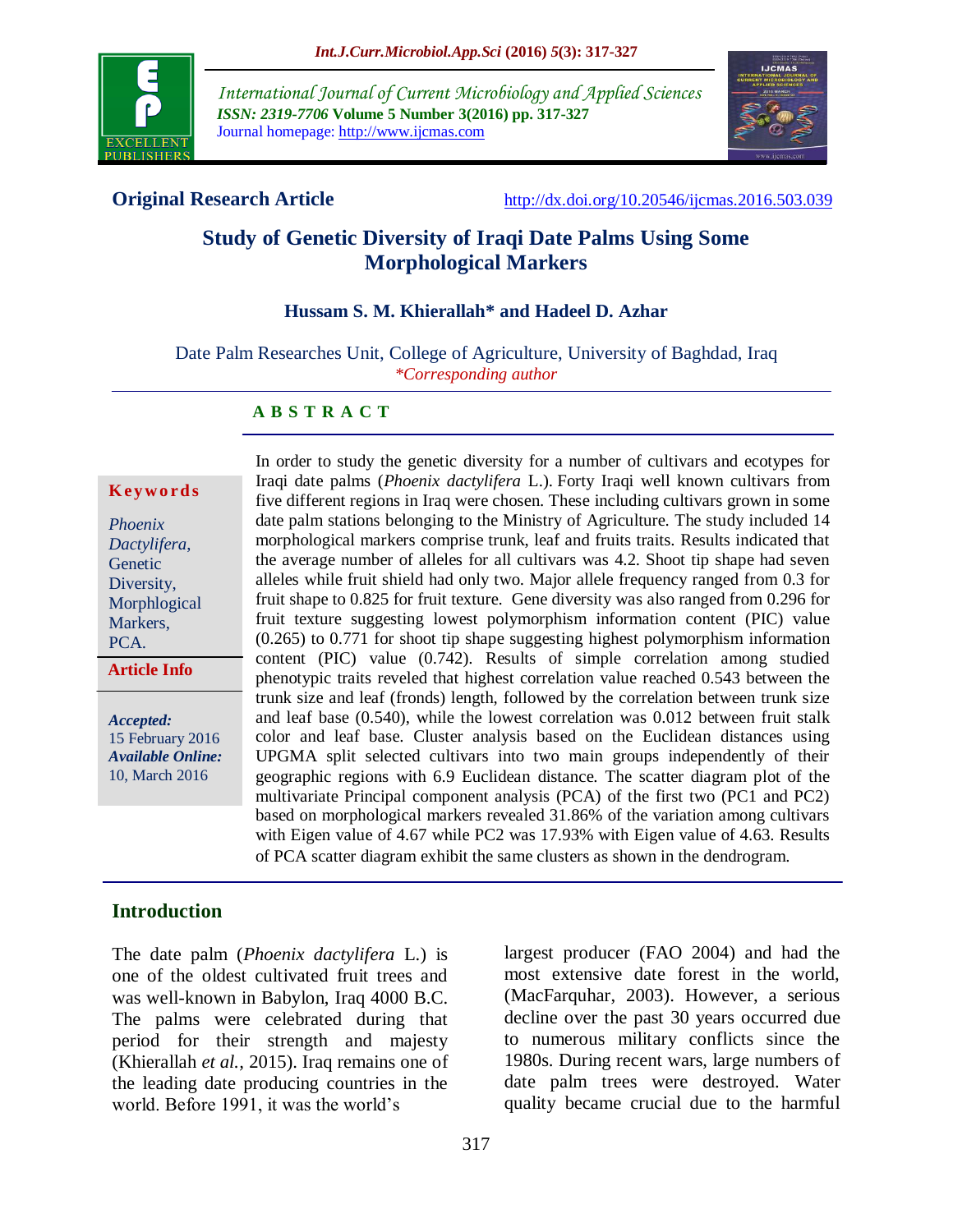effects of the wars which destroyed date palm orchards in various regions, but especially in Basrah governorate, Shatt Al-Arab region (Khierallah *et al.,* 2015). The numbers of known date palm cultivars that are distributed all over the world may be as high as 3000 out of which about 630 are found in Iraq. Wars and economic sanctions imposed on Iraq have negatively affected both the production and natural genetic diversity of the crop and inhibited the much needed impetus to rebuild the date palm industry. The collection and genetic characterization of the all Iraqi cultivars using different genetic markers is one of the important goals in date palm rehabilitation efforts. During the last few years, the General Board of Date Palm, Ministry of Agriculture has collected over 510 date palm cultivars and planted them in 30 date palm stations dispersed in the south and middle parts of the country. Such a number of genotypes reflect the much-needed efforts to get powerful, accurate and practical genetic markers that can be used in a high resolution mapping for these cultivars. The success of any plant genetic conservation or breeding program depends on understanding the amount and distribution of the genetic variation present in the genetic pool. Morphological traits have been used to describe genetic variation in date palm cultivars, which are mainly related to the fruit, leaf, trunk and other parts of the tree. An early survey of Iraqi cultivars using morphological description was done by Al-Baker (1962); he distinguished 531 cultivars and their origin, availability and fruit quality. Another morphological identification was done on 110 Iraqi cultivars by Al-Jboory (1971). In 1972, Al-Baker again described 627 Iraqi cultivars in his celebrated book in Arabic, *The Date Palm*, adding some fruit traits to the earlier description. Three decades later, Husien (2002) and Husien and Greab (2004) also

gave a brief description of 36 and 50 cultivars, respectively. Al-Saleh and Al-Ansary (2005) adopted 12 phenotypic traits to describe 110 cultivars, documented with color photos. Thirty vegetative date palm descriptors were screened by Hammadi *et al.,* (2009) in Tunisia. Al-Wusaibai *et al.,* (2014) studied 11 representative cultivars from eastern, central and western region of Saudi Arabia Kingdom. Recently, Twenty Pakistani date palm cultivars from nine different geographical regions were characterized to estimate the polymorphism and possible similarity level (Naqvi *et al.,* 2015). While Al-Asasfa *et al.* (2015) employed phenotypic traits to characterize and survey wild population of date palm in Jordan. The aim of this study is the use of morphological markers in assessing genetic diversity in some Iraqi date palm cultivars cultivated in five different regions.

## **Materials and Methods**

Forty Iraqi well known cultivars from five different regions in Iraq were chosen (Fig 1). Those were grown in some date palm stations belonging to the Ministry of Agriculture. The study included 14 morphological markers (Table 2).

Trunk size, shoot tip shape, leaves (fronds) traits (leaf length, leaf base, leaf bending) and fruit traits (fruit shape, fruit size, fruit texture, fruit maturation, fruit color, fruit test, fruit shield, fruit stalk color and fruit stalk length) were estimated visually and maintained three replications (palms) per cultivar. As regards the fruit characters observations were recorded in 15 fruits per palm. Fruits color and test were estimated in khalal stage. Phenotypic traits were then transferred into 1, 2, 3 …etc symbol form in order to be ready for data analysis (Table 2).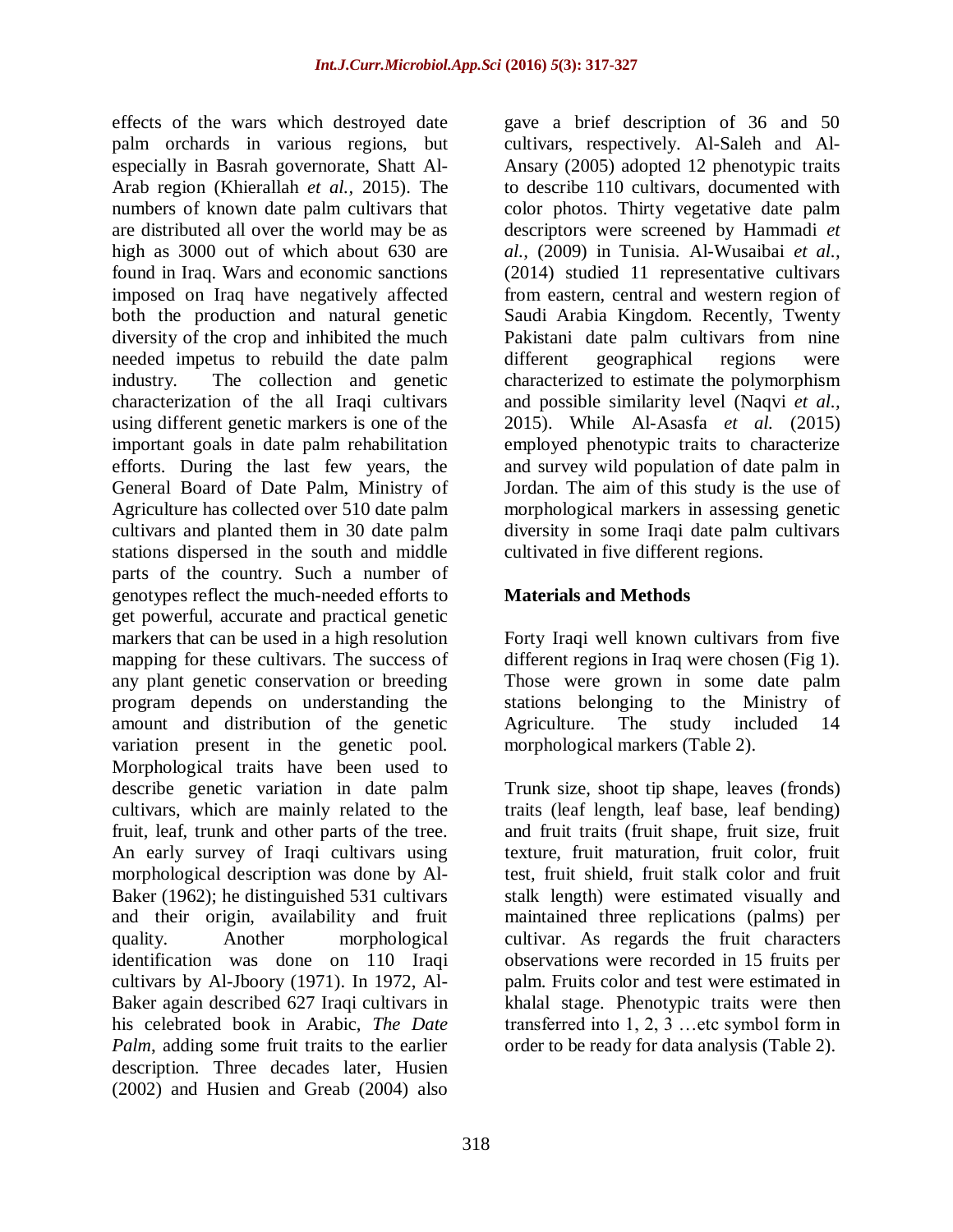### **Data Analysis**

Major allele frequency, gene diversity and polymorphism information content (PIC) and genetic distance among the 40 cultivars were estimated using software Power Marker V3.25 (Liuand Muse, 2005). For the genetic similarity analysis, Jaccard's coefficient of similarity (Jaccard, 1908) was used. A dendrogram was generated by cluster analysis using the unweighted pair group method of the arithmetic averages (UPGMA). Simple correlation values among phenotypes and Principal Coordinated Analysis (PCA) was also carried out to show multiple dimension of the distribution of the accessions in a scatter-plot with variance percentage and Egine value for each component by PAST software version 1.62 (Hammer *et al.,* 2001).

#### **Markers Parameters and Correlation**

Table 3 shows some of the parameters describing morphological markers used in the study. The average number of alleles for all cultivars was 4.2. Shoot tip shape had seven alleles while fruit shield had only two. Major allele frequency ranged from 0.300 for fruit shape to 0.825 for fruit texture. Gene diversity was also ranged from 0.296 for fruit texture suggesting lowest polymorphism information content (PIC) value  $(0.265)$  to  $0.771$  for shoot tip shape suggesting highest polymorphism information content (PIC) value (0.742).

Shoot tip shape as well as fruit shape seem to be a powerful markers to distinguish date palm cultivars. The present study results are in agreement with Al- Khalifa *et al.* (2012) and Al-Wusaibai *et al.* (2014) for fruit shape of the cultivars Khalas and Sukari respectively.

Results shown in Table (4) indicated to simple correlation among studied phenotypic traits for the selected cultivars grown in five regions in Iraq. The highest correlation value reached 0.543 between the trunk size and leaf (fronds) length, followed by the correlation between trunk size and leaf base (0.540), while the lowest correlation was 0.012 between fruit stalk color and leaf base.

The study of the correlation between the phenotypic characteristics of the date palm has conducted by Naqvi *et al.* (2015) who found that there is a high correlation between the trunk size and the leaf length and base. As the trunk in the date palm is coated by the leaf base, it was reported that the size of the trunk is due to several factors, including the leaf base (Karab) cells enlargement as well as meristematic cells division and enlargement of the mantel meristem region of the palm shoot apex (Ibrahim, 2008).

#### **Cluster Analysis**

Results shown in Figure 2 indicates to the cluster analysis of the cultivars grown in five environmental areas using the UPGMA method for Euclidean distance depending on phenotypic traits.

Two main groups of cultivars was determined independently of their geographic regions with 6.9 Euclidean distance value, the first group was divided into two subgroups with 6.3 Euclidean distance first included: Behrab, Soltani, Saei, Khastawi Euphrates Hamrawi cultivars and the second included Ashrasi and Khiara cultivars with Euclidean distance of 4.85, while the second main group divided into two subgroups with Euclidean distance of 5.7 Barhi was the first while the second devided into two subgroups with Euclidean distance 5.1. The first group included: Khatibi, Khadhrawi Basra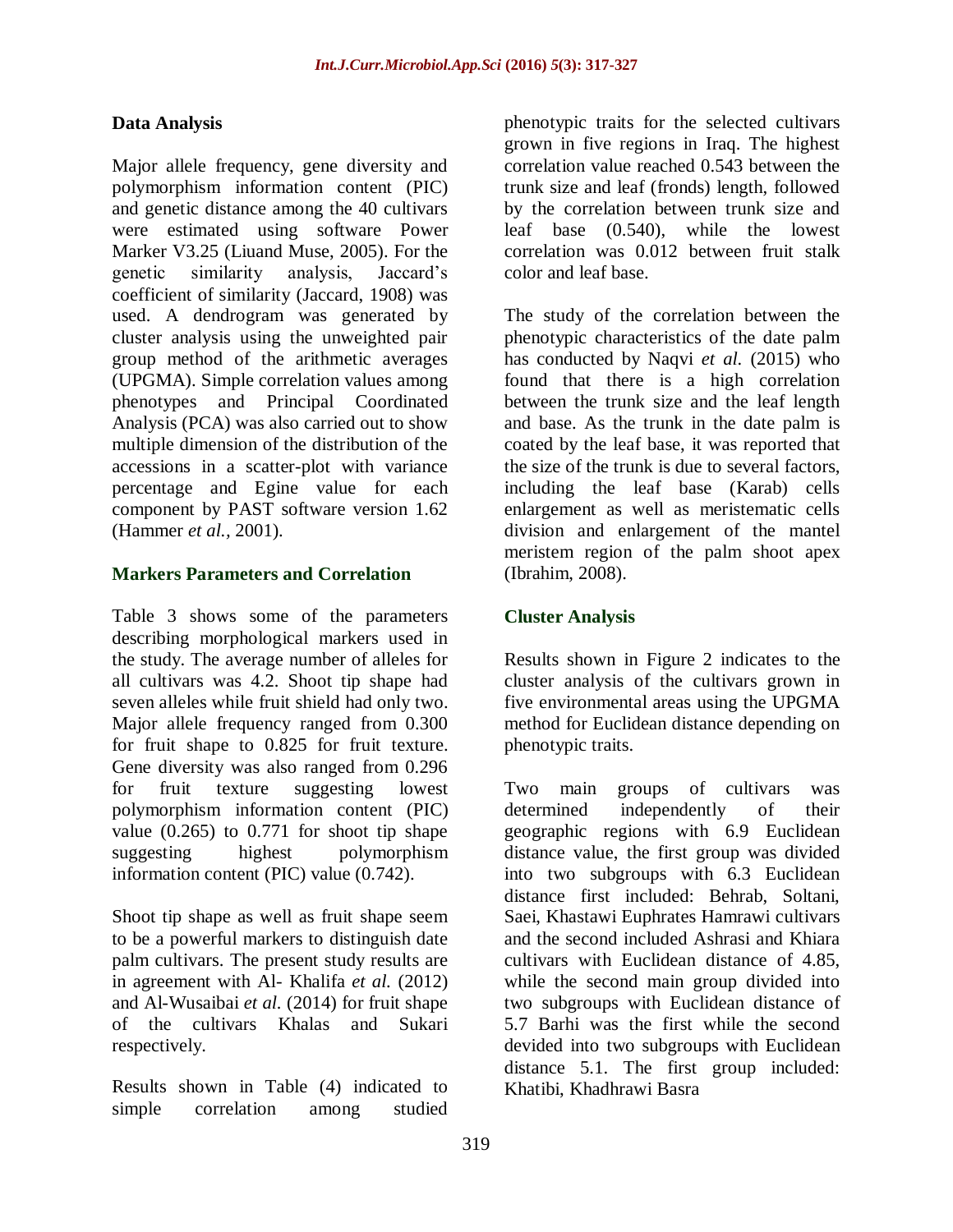| No.            | Cultivars            | Geographic      | No. | Cultivars           | Geographic                                        |  |
|----------------|----------------------|-----------------|-----|---------------------|---------------------------------------------------|--|
|                |                      | region          |     |                     | region                                            |  |
| $\mathbf{1}$   | <b>Bream</b>         | South           | 21  | Meer Haj            | East                                              |  |
| $\overline{2}$ | Khadhrawi Basrah     | $\epsilon$      | 22  | Meer Ali            | $\epsilon$                                        |  |
| 3              | Deari                | $\epsilon$      | 23  | ShelaniAhmer        | $\epsilon$                                        |  |
| $\overline{4}$ | <b>Barhee</b>        | cc              | 24  | QulHusieni          | $\pmb{\zeta}$ $\pmb{\zeta}$                       |  |
| 5              | Hasawi               | cc              | 25  | <b>UstaOmran</b>    | Center                                            |  |
| 6              | Sayer                | $\epsilon$      | 26  | Ashrasi             | $\epsilon$                                        |  |
| $\tau$         | Gentar               | $\epsilon$      | 27  | Dubaini             | $\epsilon$                                        |  |
| 8              | Um Al-Dehn           | cc              | 28  | Tebarzal            | $\pmb{\zeta}$ $\pmb{\zeta}$                       |  |
| 9              | Dakwani              | West            | 29  | <b>Barban</b>       | $\pmb{\zeta}$ $\pmb{\zeta}$                       |  |
| 10             | Tabarzal             | $\epsilon$      | 30  | Qeetaz              | $\boldsymbol{\varsigma}$ $\boldsymbol{\varsigma}$ |  |
| 11             | Khiarah              | $\epsilon$      | 31  | Zahdi Baghdad       | $\pmb{\zeta}$ $\pmb{\zeta}$                       |  |
| 12             | Khateebi             | $\zeta$ $\zeta$ | 32  | Khadhrawi Baghdad   | $\pmb{\zeta}$ $\pmb{\zeta}$                       |  |
| 13             | Qayari               | cc              | 33  | Um Al-Blaleez       | Euphrates                                         |  |
| 14             | Hamrawi              | cc              | 34  | Siltani             | $\zeta\,\zeta$                                    |  |
| 15             | Saaee                | cc              | 35  | Ibraheemi           | $\epsilon$                                        |  |
| 16             | Zahdi West           | cc              | 36  | <b>Ouainat Aube</b> | $\boldsymbol{\varsigma}$ $\boldsymbol{\varsigma}$ |  |
| 17             | Khadhrawi            | East            | 37  | Khastawi FM         | $\boldsymbol{\varsigma}$ $\boldsymbol{\varsigma}$ |  |
|                | Mandili              |                 |     |                     |                                                   |  |
| 18             | <b>Maktoom Asfar</b> | cc              | 38  | Zahdi FM            | $\pmb{\zeta}$ $\pmb{\zeta}$                       |  |
| 19             | Behrab               | cc              | 39  | Khadhrawi FM        | $\zeta\,\zeta$                                    |  |
| 20             | Qrenfeli             | $\epsilon$      | 40  | Khastawi Shthatha   | $\epsilon$                                        |  |

**Table.1** Names and Geographic Regions of Some Iraqi Date Palm Cultivars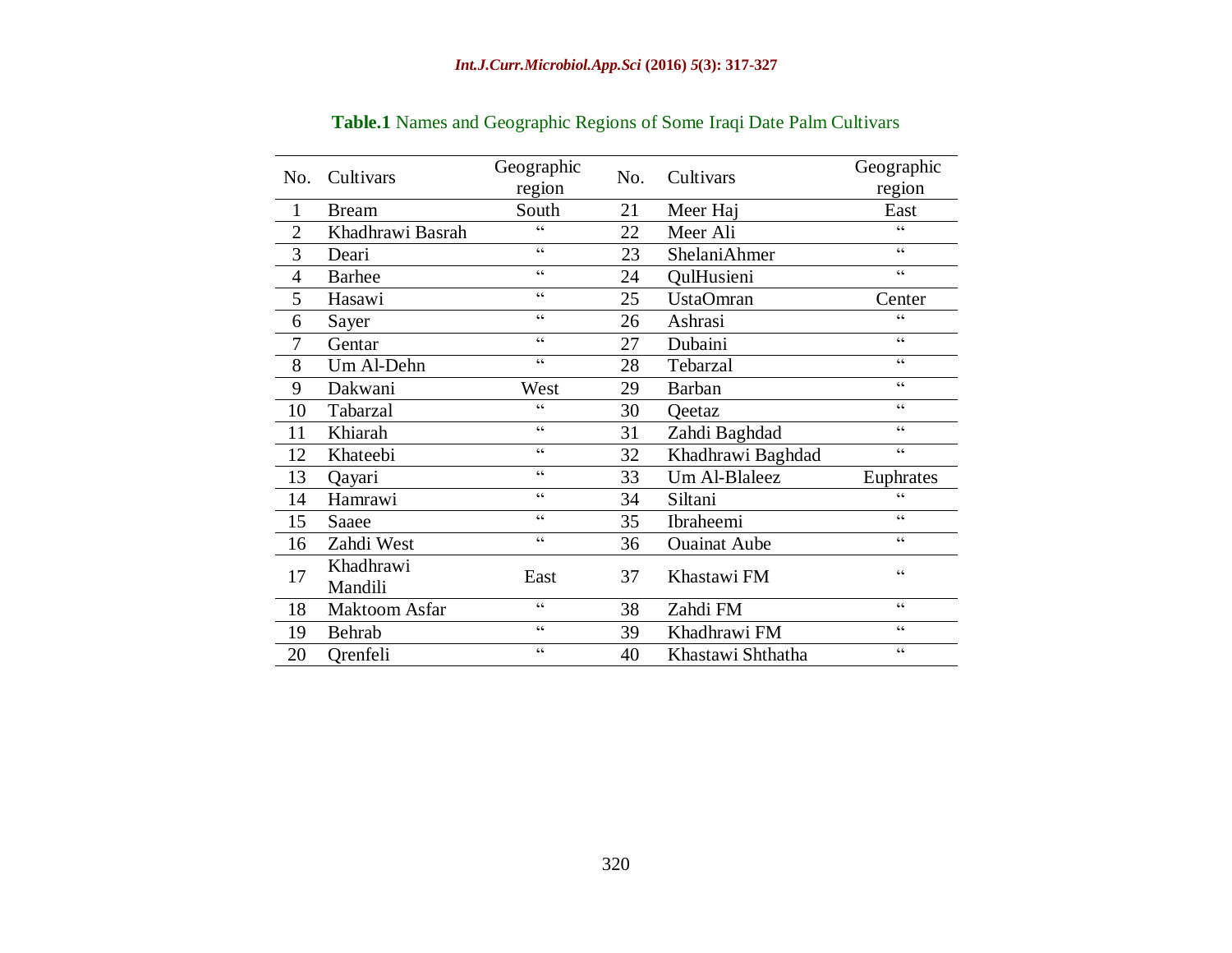| No.            | Phenotype    | Marker                  | Symbol         | No.             | Phenotype              | Marker       | Symbol         |
|----------------|--------------|-------------------------|----------------|-----------------|------------------------|--------------|----------------|
| $\mathbf{1}$   | Trunk size   | thin                    |                | 8               | Fruit texture          | soft         |                |
|                |              | thin-medium             | $\overline{2}$ |                 |                        | semi dry     | $\overline{2}$ |
|                |              | medium                  | $\overline{3}$ |                 |                        | dry          | $\overline{3}$ |
|                |              | medium-thick            | $\overline{4}$ |                 |                        |              |                |
|                |              | thick                   | $\overline{5}$ |                 |                        |              |                |
| 2              | Leaf length  | short                   | 1              | 9               | Fruit                  | early        | $\mathbf{1}$   |
|                |              | short-medium            | $\overline{2}$ |                 | maturation             | early-medium | $\overline{2}$ |
|                |              | medium                  | $\overline{3}$ |                 |                        | medium       | $\overline{3}$ |
|                |              | medium-long             | $\overline{4}$ |                 |                        | medium-late  | $\overline{4}$ |
|                |              | long                    | $\overline{5}$ |                 |                        | late         | $\overline{5}$ |
| $\overline{3}$ | Leaf base    | narrow                  | $\,1\,$        |                 | Fruit                  | yellow       | $\mathbf{1}$   |
|                |              | narrow -medium          | $\overline{2}$ |                 | (khalal)<br>color      | yellow-red   | $\overline{2}$ |
|                |              | medium                  | $\overline{3}$ |                 |                        | red          | $\overline{3}$ |
|                |              | medium-wide             | $\overline{4}$ |                 |                        |              |                |
|                |              | wide                    | $\overline{5}$ |                 |                        |              |                |
| $\overline{4}$ | Shoot tip    | pyramidal small         | 1              | 11              | Fruit (khalal)<br>test | sweet        | 1              |
|                | Shape        | pyramidal medium        | $\overline{2}$ |                 |                        | medium       | $\frac{2}{3}$  |
|                |              | pyramidal wide          | $\overline{3}$ |                 |                        | bitter       |                |
|                |              | spheral small           | $\overline{4}$ |                 |                        |              |                |
|                |              | spheral medium          | $\overline{5}$ |                 |                        |              |                |
|                |              | spheral large           | $\overline{6}$ |                 |                        |              |                |
|                |              | interminable            | $\overline{7}$ |                 |                        |              |                |
| 5              | Leaf bending | little erect            | 1              | 12              | Fruit shield           | adherent     | 1              |
|                |              | medium erect            | $\overline{2}$ |                 |                        | separated    | $\overline{2}$ |
|                |              | $\overline{3}$<br>erect |                | $\overline{13}$ | Fruit stalk            | green        | $\overline{1}$ |
|                |              | Erect in sides          | $\overline{4}$ |                 | color                  | yellow-green | $\overline{2}$ |
|                |              | level                   |                |                 |                        |              |                |
| 6              | Fruit shape  | oval                    | 1              |                 |                        | yellow       | $\overline{3}$ |
|                |              | interminable            | $\overline{2}$ |                 |                        | orang        | $\overline{4}$ |
|                |              | inverse                 | 3              |                 |                        |              |                |
|                |              | cylindrical             | $\overline{4}$ |                 |                        |              |                |
|                |              | taper                   | $\overline{5}$ |                 |                        |              |                |
| $\overline{7}$ | Fruit size   | small-medium            | $\overline{1}$ | 14              | Fruit stalk            | short        | $\mathbf{1}$   |
|                |              | medium                  | $\overline{2}$ |                 | lenght                 | medium       | $\overline{2}$ |
|                |              | medium-large            | $\overline{3}$ |                 |                        | long         | $\overline{3}$ |
|                |              | large                   | $\overline{4}$ |                 |                        |              |                |

# **Table.2** Characterization Table of Iraqi Dale Palm Cultivars Using Some Morphological Markers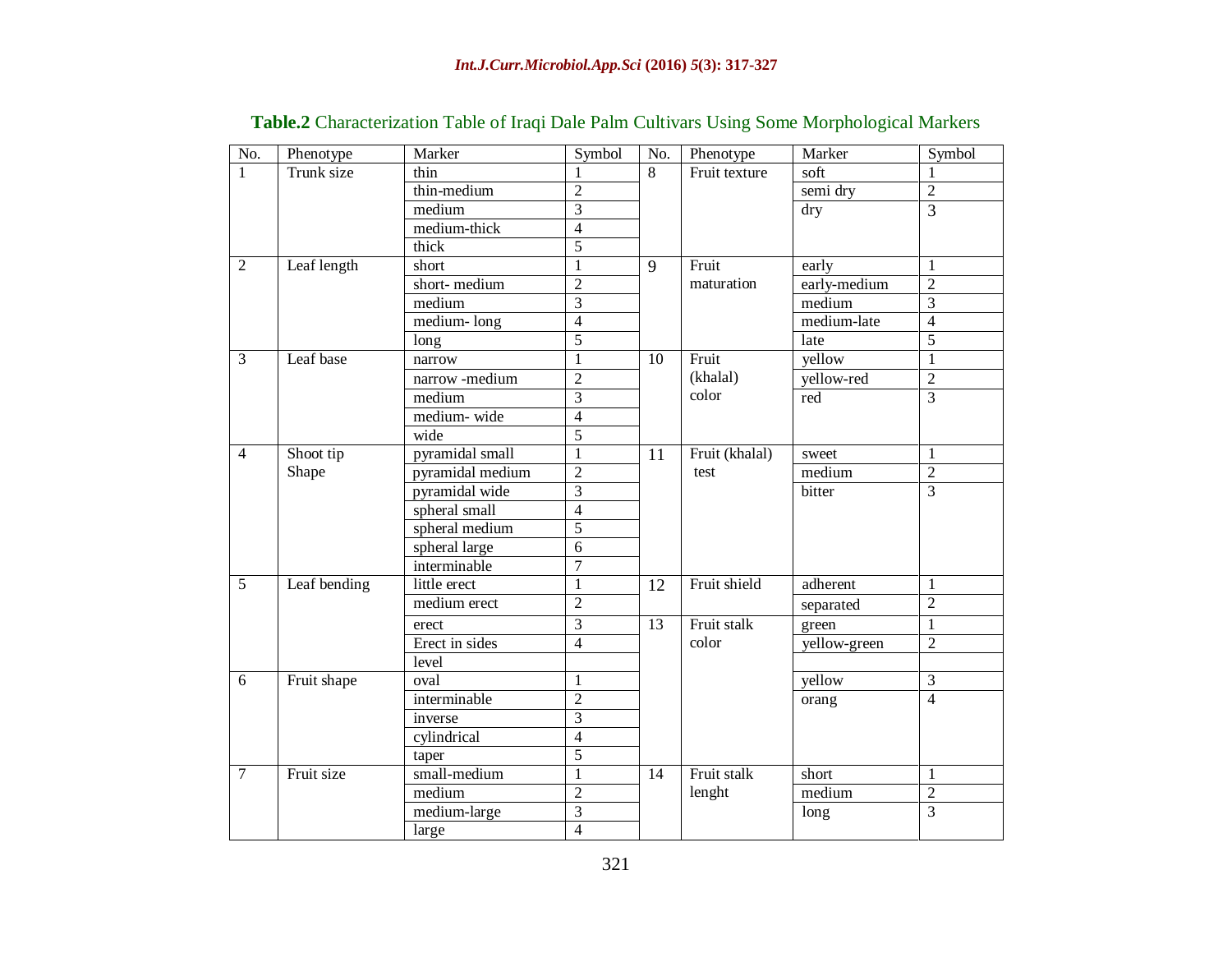|     | Morphological Markers Used to Assess Genetic Diversity of Iraqi Date Palm Cultivars |                   |                           |                   |                                              |
|-----|-------------------------------------------------------------------------------------|-------------------|---------------------------|-------------------|----------------------------------------------|
| No. | Morphological<br><b>Markers</b>                                                     | No. of<br>Alleles | Major Allele<br>Frequency | Gene<br>diversity | Polymorphism<br>information<br>content (PIC) |
|     | Trunk size                                                                          |                   | 0.564                     | 0.629             | 0.593                                        |

2 Leaf length 1 5 0.564 0.609 0.560 3 Leaf base 5 0.744 0.419 0.389 4 Shoot tip shape 7 0.385 0.771 0.742 5 Leaf bending 5 0.400 0.738 0.698 6 Fruit shape  $\begin{array}{|c|c|c|c|c|c|} \hline 6 & 5 & 0.300 & 0.754 & 0.710 \hline \end{array}$ 7 Fruit size 1 4 0.675 0.504 0.466 8 Fruit texture 3 0.825 0.296 0.265<br>9 Fruit maturation 5 0.450 0.705 0.662

10 | Khalal color | 3 | 0.450 | 0.635 | 0.559 11 | Khalal test | 3 | 0.725 | 0.436 | 0.395 12 Fruit shield 2 0.745 0.381 0.309 13 | Fruit stalk color | 4 | 0.525 | 0.636 | 0.584 14 Fruit stalk length 3 0.564 0.579 0.509

Average 1 4.2 0.565 0.578 0.532

Fruit maturation

# **Table.3** Number of Alleles, Major Allele Frequency, Gene Diversity and Polymorphism Information Content for Some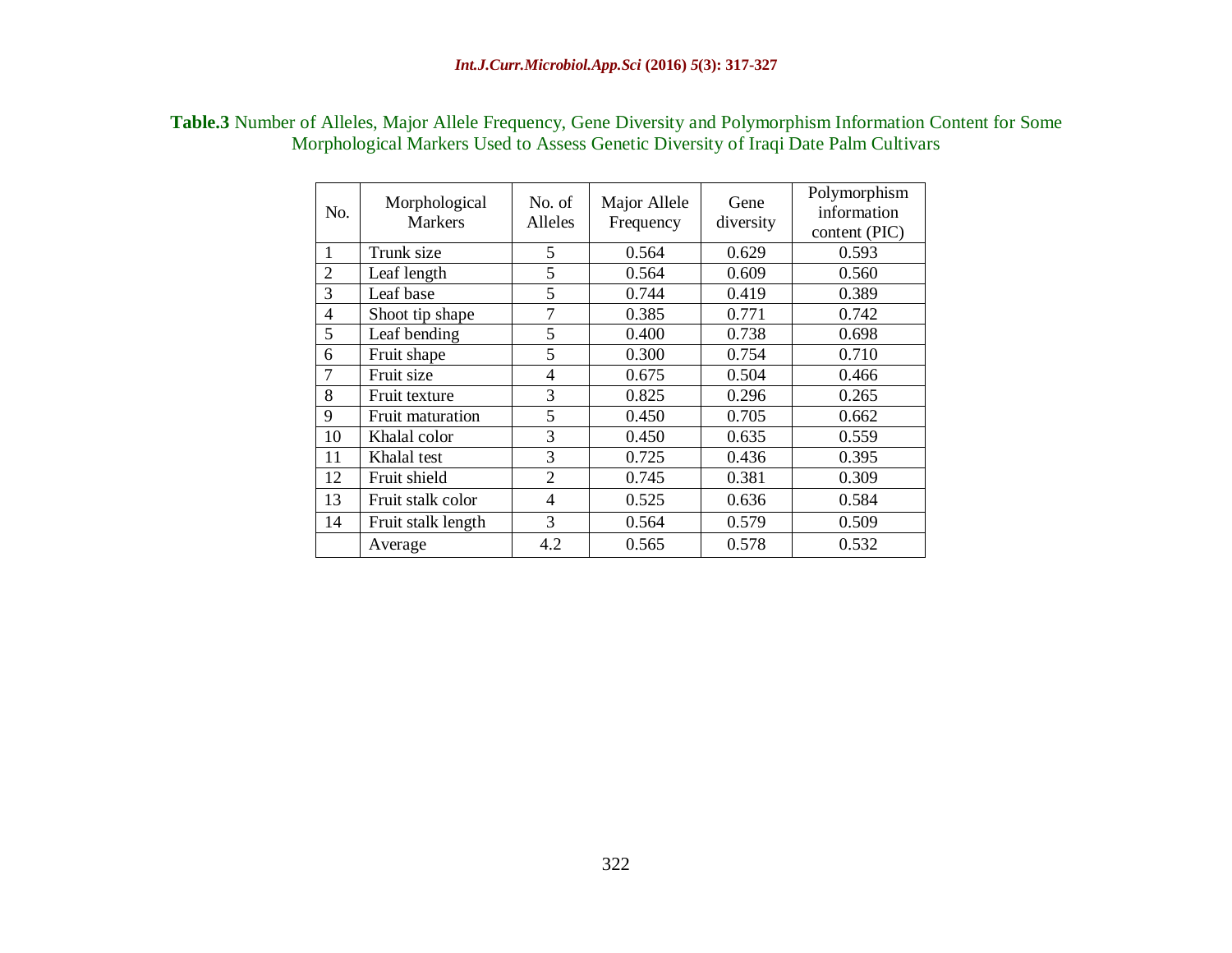|  |  | Table.4 Simple Correlation Values Among Some Phenotypes for 40 Date Palm Cultivars Grown in Five Regions of Iraq |
|--|--|------------------------------------------------------------------------------------------------------------------|
|  |  |                                                                                                                  |

|                       | Trunk<br>size | Leaf<br>length | Leaf<br>base | Shoot<br>tip<br>shape | Leaf<br>bending | Fruit<br>shape | Fruit<br>size | Fruit<br>texture | Fruit<br>maturation | Khalal<br>color | Khalal<br>test | Fruit<br>shield | Fruit<br>stalk<br>color | Fruit<br>stalk<br>lenght |
|-----------------------|---------------|----------------|--------------|-----------------------|-----------------|----------------|---------------|------------------|---------------------|-----------------|----------------|-----------------|-------------------------|--------------------------|
| Trunk size            | 1.000         |                |              |                       |                 |                |               |                  |                     |                 |                |                 |                         |                          |
| Leaf length           | 0.543         | 1.000          |              |                       |                 |                |               |                  |                     |                 |                |                 |                         |                          |
| Leaf base             | 0.540         | 0.522          | 1.000        |                       |                 |                |               |                  |                     |                 |                |                 |                         |                          |
| Shoot tip<br>shape    | 0.389         | 0.245          | 0.334        | 1.000                 |                 |                |               |                  |                     |                 |                |                 |                         |                          |
| Leaf bending          | 0.183         | 0.138          | $-0.068$     | 0.042                 | 1.000           |                |               |                  |                     |                 |                |                 |                         |                          |
| Fruit shape           | 0.229         | 0.305          | 0.101        | 0.161                 | $-0.130$        | 1.000          |               |                  |                     |                 |                |                 |                         |                          |
| Fruit size            | 0.154         | 0.135          | 0.302        | $-0.002$              | 0.232           | 0.397          | 1.000         |                  |                     |                 |                |                 |                         |                          |
| Fruit texture         | $-0.094$      | $-0.107$       | $-0.125$     | $-0.147$              | $-0.155$        | 0.282          | 0.080         | 1.000            |                     |                 |                |                 |                         |                          |
| Fruit<br>maturation   | 0.162         | 0.385          | 0.390        | 0.204                 | $-0.365$        | 0.161          | 0.192         | 0.200            | 1.000               |                 |                |                 |                         |                          |
| Khalal color          | $-0.146$      | $-0.092$       | $-0.396$     | 0.038                 | 0.189           | 0.119          | 0.089         | $-0.135$         | $-0.180$            | 1.000           |                |                 |                         |                          |
| Khalal test           | $-0.140$      | $-0.192$       | $-0.134$     | 0.211                 | 0.025           | 0.031          | $-0.158$      | 0.094            | $-0.083$            | 0.275           | 1.000          |                 |                         |                          |
| Fruit shield          | 0.119         | 0.127          | 0.105        | 0.082                 | $-0.284$        | 0.156          | 0.061         | $-0.133$         | 0.121               | $-0.058$        | 0.092          | 1.000           |                         |                          |
| Fruit stalk<br>color  | 0.034         | $-0.053$       | 0.012        | $-0.072$              | $-0.043$        | 0.285          | 0.044         | 0.407            | $-0.095$            | $-0.099$        | 0.112          | 0.059           | 1.000                   |                          |
| Fruit stalk<br>lenght | 0.042         | 0.420          | 0.290        | 0.164                 | $-0.092$        | 0.285          | 0.268         | 0.088            | 0.219               | $-0.200$        | $-0.227$       | 0.116           | 0.051                   | 1.000                    |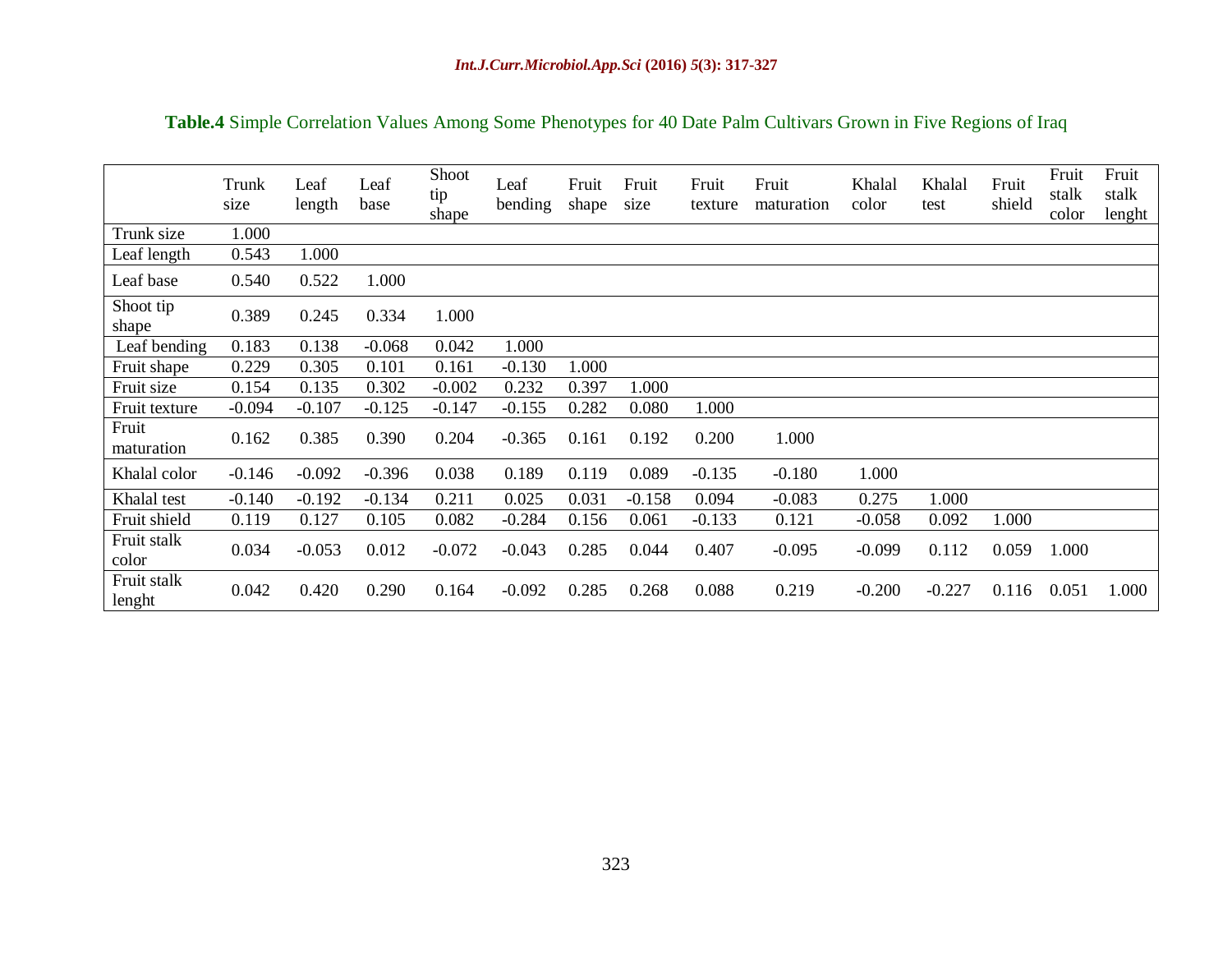| PC | % Variance | Eigen value |
|----|------------|-------------|
| 1  | 31.86      | 4.67        |
| 2  | 17.93      | 2.63        |
| 3  | 13.30      | 1.95        |
| 4  | 10.03      | 1.47        |
| 5  | 6.13       | 0.89        |
| 6  | 4.57       | 0.67        |
| 7  | 3.85       | 0.57        |
| 8  | 3.39       | 0.497       |
| 9  | 2.84       | 0.42        |
| 10 | 2.13       | 0.31        |
| 11 | 1.43       | 0.21        |
| 12 | 1.23       | 0.18        |
| 13 | 0.72       | 0.11        |
| 14 | 0.59       | 0.09        |

**Table.5** Variance Percentage and Eigen Values for all Principle Component Analysis for Iraqi Date Palm Cultivars Depending On Morphological Markers

#### **Figure.1** Iraq Map Illustrating the Five Major Regions of Date Palm Cultivation

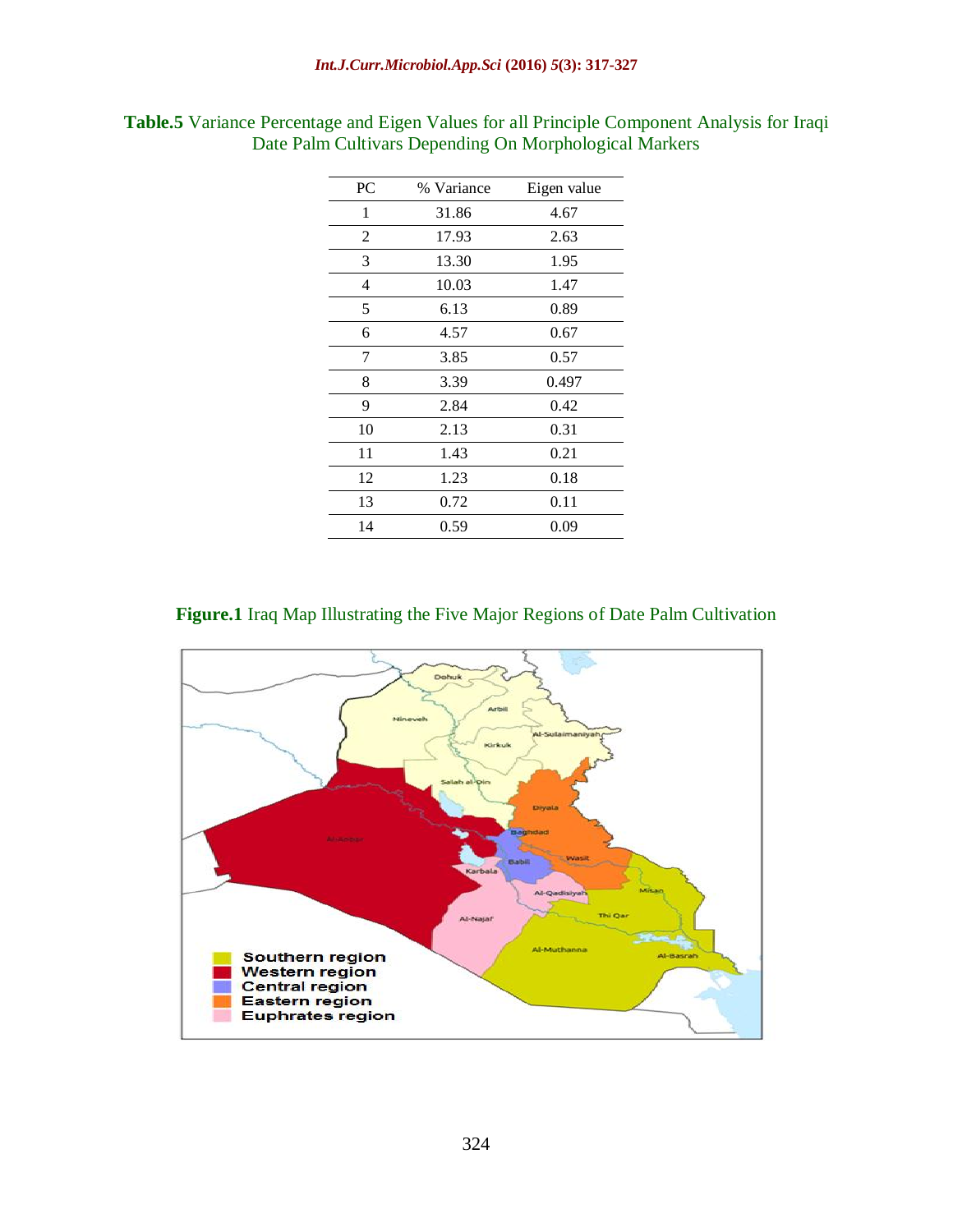**Figure.2** Cluster Analysis for Iraqi Date Palm Cultivars Depending on Morphological Markers



**Figure.3** Scatter Diagram Plot of the First Two (Pc1 and Pc2) of Principle Component Analysis for Iraqi Date Palm Cultivars Depending on Morphological Markers

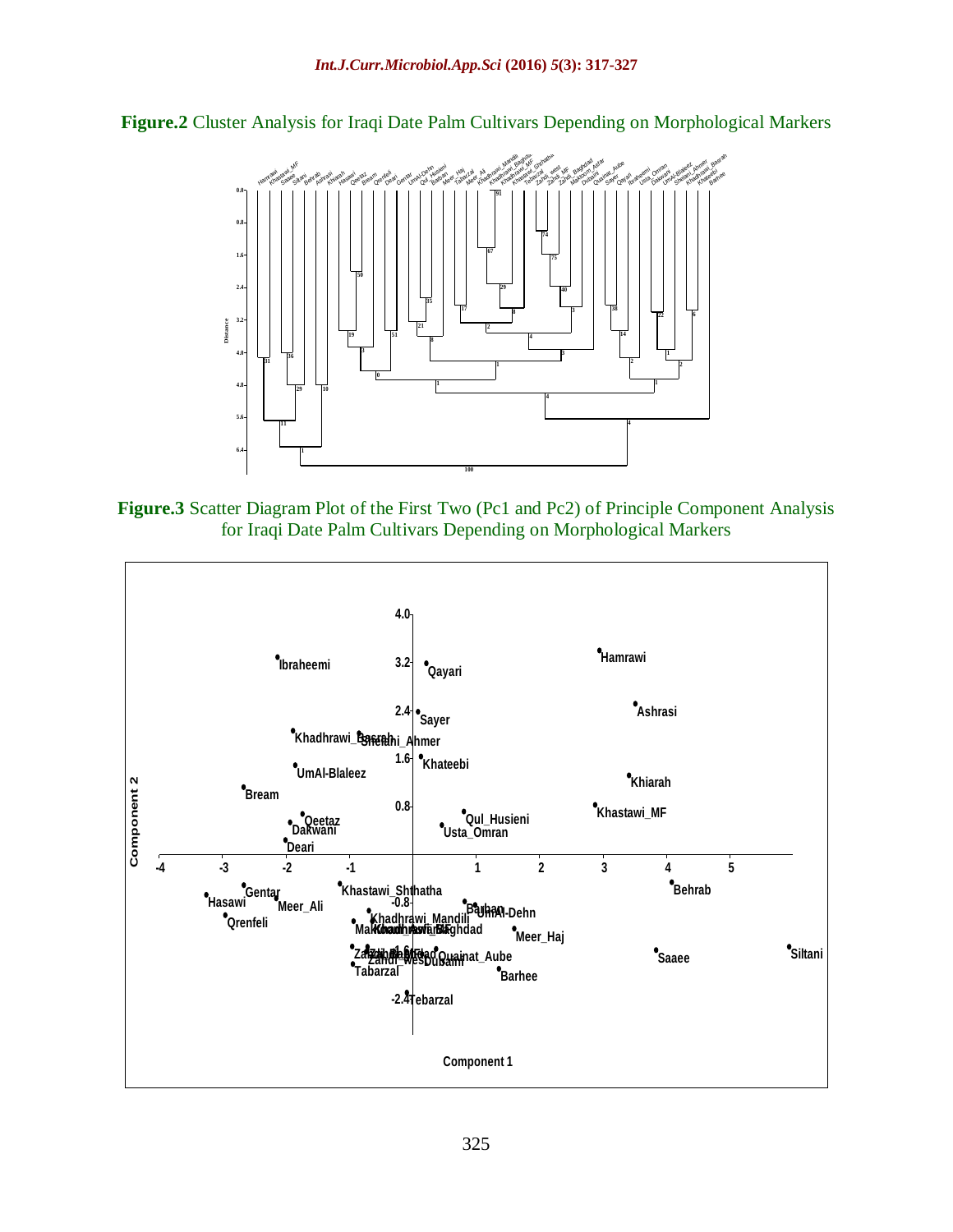Shellaney Ahmer, Um Al-balaliz, Dakwani, Usta Imran, Ebrahimi, Qiari and Sayre. The second group included: Auient Ayoub, Dubeni, Maktom Asfar, Zahdi Middle, Zahdi Euphrates, Zahdi West, Tebrzal, Khastawi shithatha Khadhrawi Euphrates, Khadhrawi Baghdad, Khadhrawi Mandeli, Meer Ali, Tabrzel, Meer Haj, Burben, Qul Huseini, Um Al-Dhen, Quntar, Deri, Qurnfuli, Bream, Qitaz.

### **Principal Component Analysis**

In order to confirm the results of cluster analysis describing genetic relationships among Iraqi date palm cultivars, data were analyzed by multivariate Principal Component Analysis (PCA) (Fig 3). The scatter diagram of the first two (PC1 and PC2) based on morphological markers revealed 31.86% of the variation among cultivars with Eigen value of 4.67 while PC2 was 17.93% with Eigen value of 4.63. The rest components from 3 to 14 with its Eigen value is shown in Table 5. Results of PCA scatter diagram exhibit the same two clusters as shown in the dendrogram.

Consistent results of the present study with the findings of Al-Doss *et al*. (2001) in their study for 21 vegetative traits can be used to distinguish between the 17 cultivars of date palm in Saudi Arabia using cluster analysis and PCA analysis, and with what Mohammed *et al.* (2002) found when they use PCA analysis to distinguish between 26 Moroccan date palm cultivars. Our findings are also agreed with Al-Najjar (2014) through PCA analysis of 38 phenotypic vegetative traits to distinguish between 40 Iraqi male cultivars which gave 19.20% variance in the first component. Determination of phenotypic characteristic of date palm cultivars is an important step genetically and taxonomically. Great importance in recent studies that currently

trending to identify the genes responsible for these traits, scientists and researchers working in universities and global research centers currently doing intensive efforts using genomics tools such as Genome Wide Association Studies (GWAS) to identify the genes responsible for the most important phenotypic traits of the date palm.

It can be concluded that there exists wide variability among Iraqi date palm cultivars studied and further molecular analysis will help to determine the relationship among these cultivars forming the basis to classify date palm cultivars in Iraq into clusters based on the above traits.

### **References**

- Al-Asasfa, M.A., Duwayri, M.A., Qasem, J.R., Al-Abdallat, M. 2015. Characterization and assessment of genetic diversity of wild date palm (*Phoenix dactylifera* L.) in Jordan. *Jordan J. Agri. Sci.,* 11(1): 75*–*94.
- Al-Baker, A.J. 1962. The Iraqi dates varieties. The Government Press, Iraq (in Arabic).
- Al-Baker, A.J. 1972. The date palm: a review of its past and present status, and the recent advances in its culture, industry and trade. Al-Ani Press, Iraq (In Arabic).
- Al- Doss, A.A., Ali, M.A., Bashah, M.A. 2001. Morphlogical variations for some date palm cultivars grown in Saudi Arabia. *King Saud. Univ. J.,* 13: 3*–*18.
- Al-Jboory, N.M., Khalaf, Z., Numan, V. 1971. A description of 110 Iraqi dates palm cultivars. Bull 38. General Horticulture Directorate, Ministry of Agriculture, Iraq (in Arabic).
- Al-Khalifah, N.S., EjazAskari, Shanavas, Khan, A.E. 2012. Molecular and morphological identification of some elite varieties of date palms grown in Saudi Arabia, Emirates. *J. Food Agri.,* 24(5): 456*–*461.
- Al-Najaar, M.A. 2014. Classification and evaluation study for some date palm